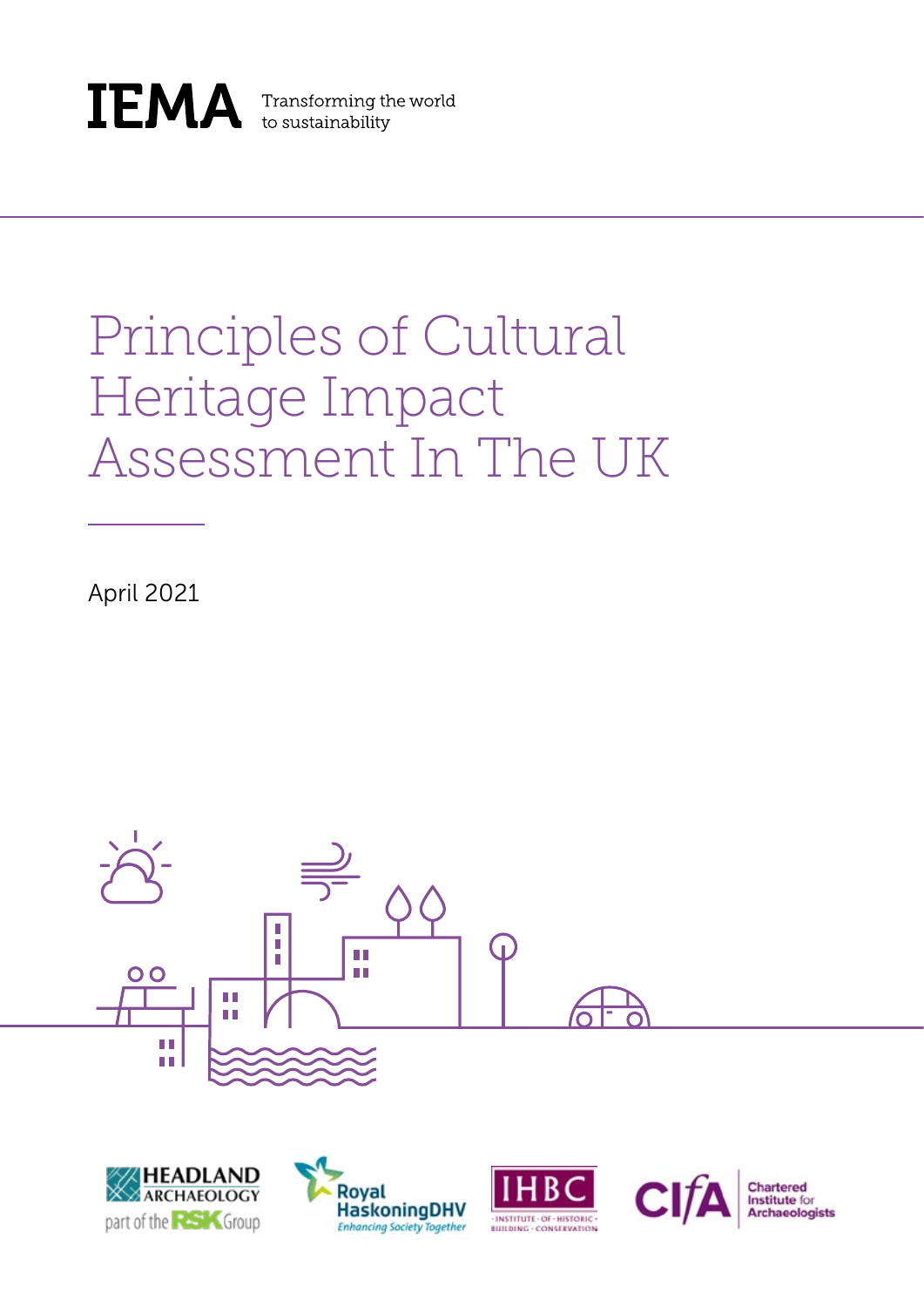## Contents

| <b>Section</b>                                           | Page No. |
|----------------------------------------------------------|----------|
| Foreword                                                 | 3        |
| Acknowledgements                                         | 4        |
| 1. Preamble                                              | 5        |
| 2. The Principles of Cultural Heritage Impact Assessment |          |
| 3. Good Practice                                         | 12       |
| 4. Summary                                               | 14       |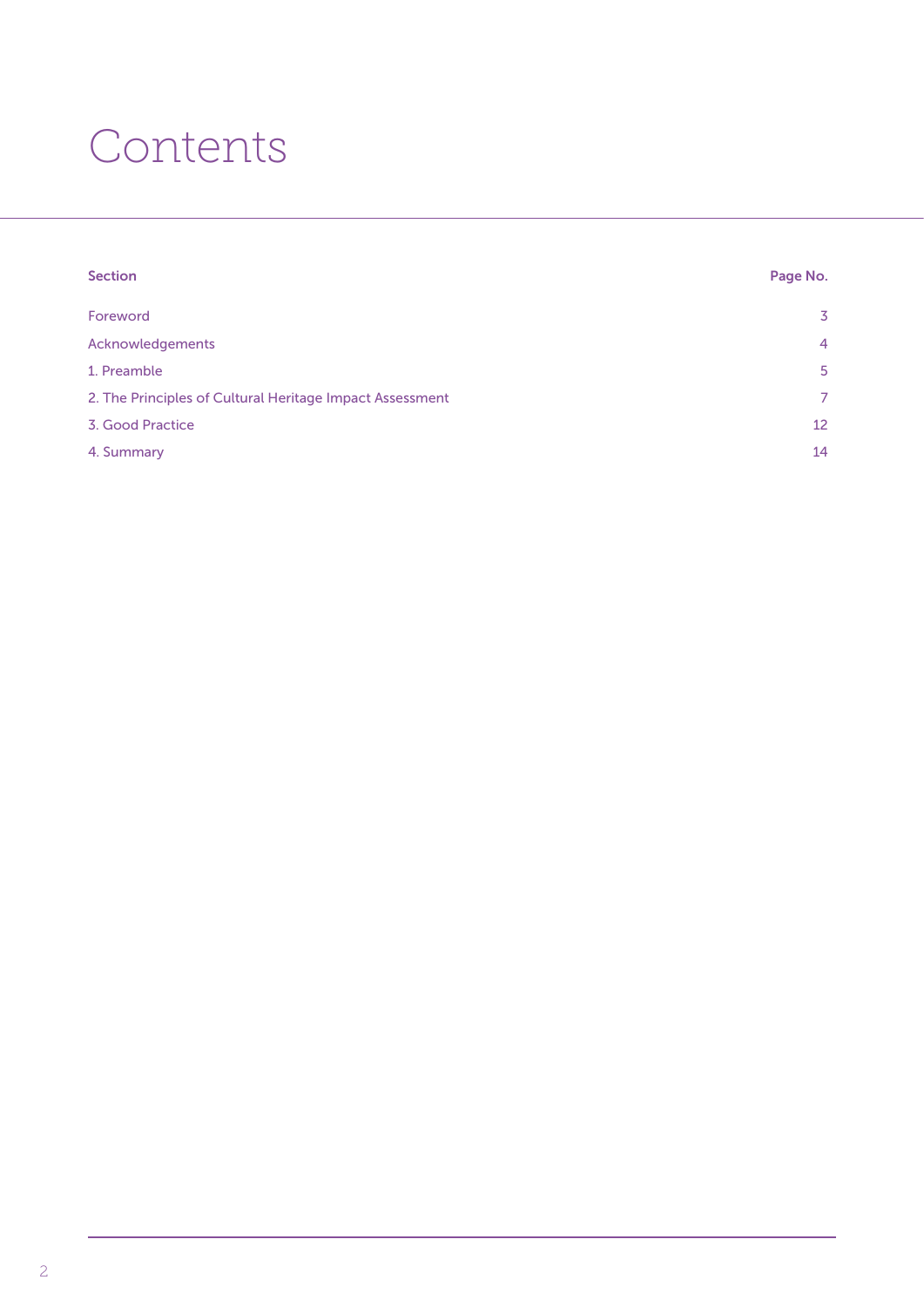### Foreword

Cultural heritage practitioners in the UK have, for some time, recognised the need for an authoritative set of principles that would promote good practice in cultural heritage impact assessment. We therefore welcome the publication of this first edition of the Principles for Cultural Heritage Impact Assessment.

Our cultural heritage, both tangible and intangible, is all-pervasive and is encountered in a wide variety of proposals that bring about change. Assessment of the impact of a proposal on cultural heritage assets will always have to be tailored to meet the requirements of a specific project. However, as this document shows, there are principles and good practice that can be applied widely across the sector. We anticipate that the application of these principles and good practice will enable practitioners to improve the standard of their assessments, regardless of their particular specialism within the discipline.

The framework within which impact assessment is undertaken is constantly evolving, as are the tools and techniques for undertaking, reporting and applying the findings of the assessment. We commit our three Institutes to periodically undertake reviews of the Principles of Cultural Heritage Impact Assessment and update it in consultation with cultural heritage professionals to ensure that the information presented remains a respected, relevant and valuable reference.

Signed

Name, title, Chartered Institute for Archaeologists

Name, title, Institute for Historic Building Conservation

Dr Rufus Howard CEnv FIEMA, Policy Lead for Impact Assessment, Institute for Environmental Management and Assessment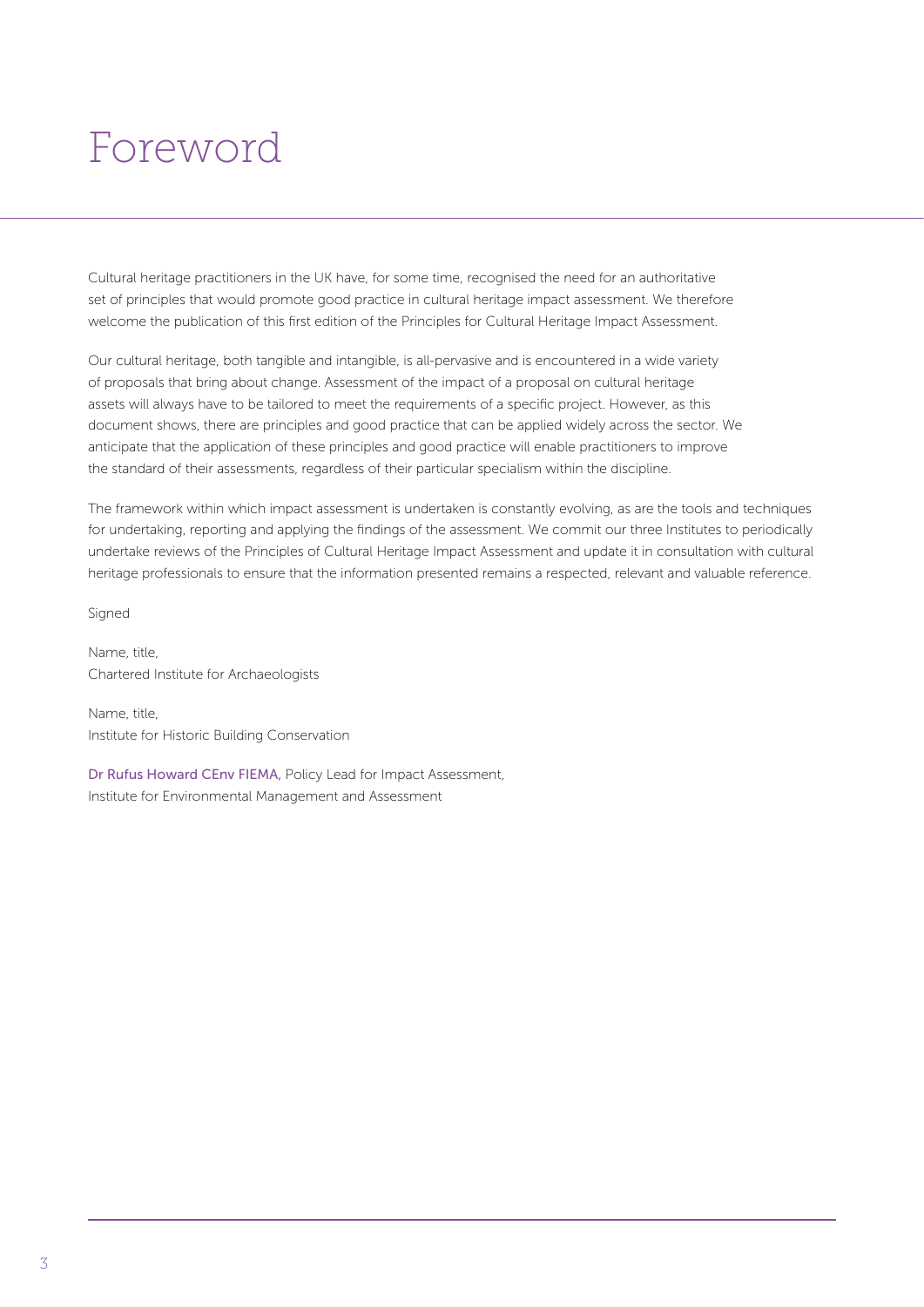# Acknowledgements

This first edition was prepared under the guidance of an Advisory Panel:

Andy Ricketts (Chair) James Caird RIBA MRTPI IHBC Stephen Carter MCIfA Victoria Cooper MCIfA Kirsten Holland MCIfA Ian Houlston CMLI MCIfA Robert Sutton MCIfA

Early drafts of the text were written by Edward Holland IHBC of Holland Heritage, and the final draft text benefitted from critical review and detailed comments provided by 28 professional colleagues.

The three Institutes gratefully acknowledge sponsorship for the project from Orion Heritage, Royal Haskoning DHV, RPS Group and Headland Archaeology (part of the RSK Group).









Chartered<br>Institute for<br>Archaeologists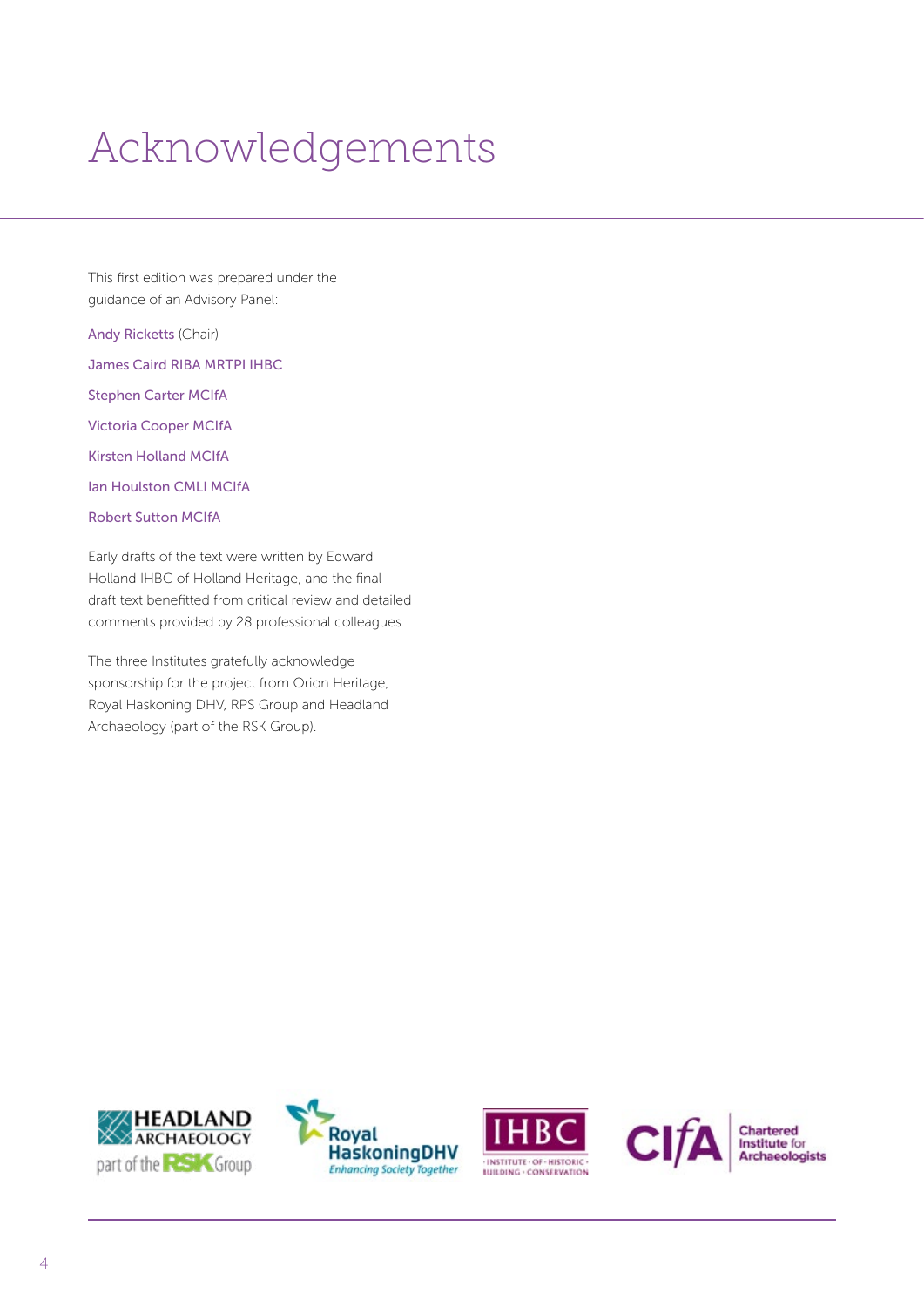# 1. Preamble

#### Cultural heritage and why it matters

*'Cultural heritage is the legacy of physical artefacts and intangible attributes of a group or society that are inherited from past generations, maintained in the present and bestowed for the benefit of future generations.'* (UNESCO)

- 1.1 Cultural heritage can include buildings and structures, monuments, parks and gardens, battlefields, townscapes, landscapes, seascapes archaeological sites, myths, festivals and traditions, whether intangible, visible, buried or submerged. Some cultural heritage is as old as our earliest ancestors, but it can also reflect our more recent past.
- 1.2 Cultural heritage connects people with place and includes the associations that can be seen, felt and heard. It is a source of memories and associations, and an inspiration for learning and creativity. Cultural heritage contributes to individual, community and national identity as well as our well-being and economic prosperity.
- 1.3 Our valued cultural heritage is a resource worthy of protection. This is recognised in government policy and legislation that seeks to safeguard and maintain the most important cultural heritage assets. Safeguarding the cultural significance of places and objects need not prevent change.

#### Cultural Heritage Impact Assessment

- 1.4 Cultural Heritage Impact Assessment ('CHIA') is concerned with understanding the consequences of change to cultural significance. At a fundamental level, CHIA is used to make informed decisions about the sustainable management of cultural heritage assets.
- 1.5 The need for CHIA is triggered whenever somebody proposes to do something which could result in change to a cultural heritage asset or assets. This might be a plan, a policy or a project (collectively referred to here as 'proposal').
- 1.6 This change could be at any scale, from the smallest intervention into the fabric of a historic building, to a policy for creating new towns. This need might occur under any of the planning, consenting or legislative regimes in the UK, or in an international context.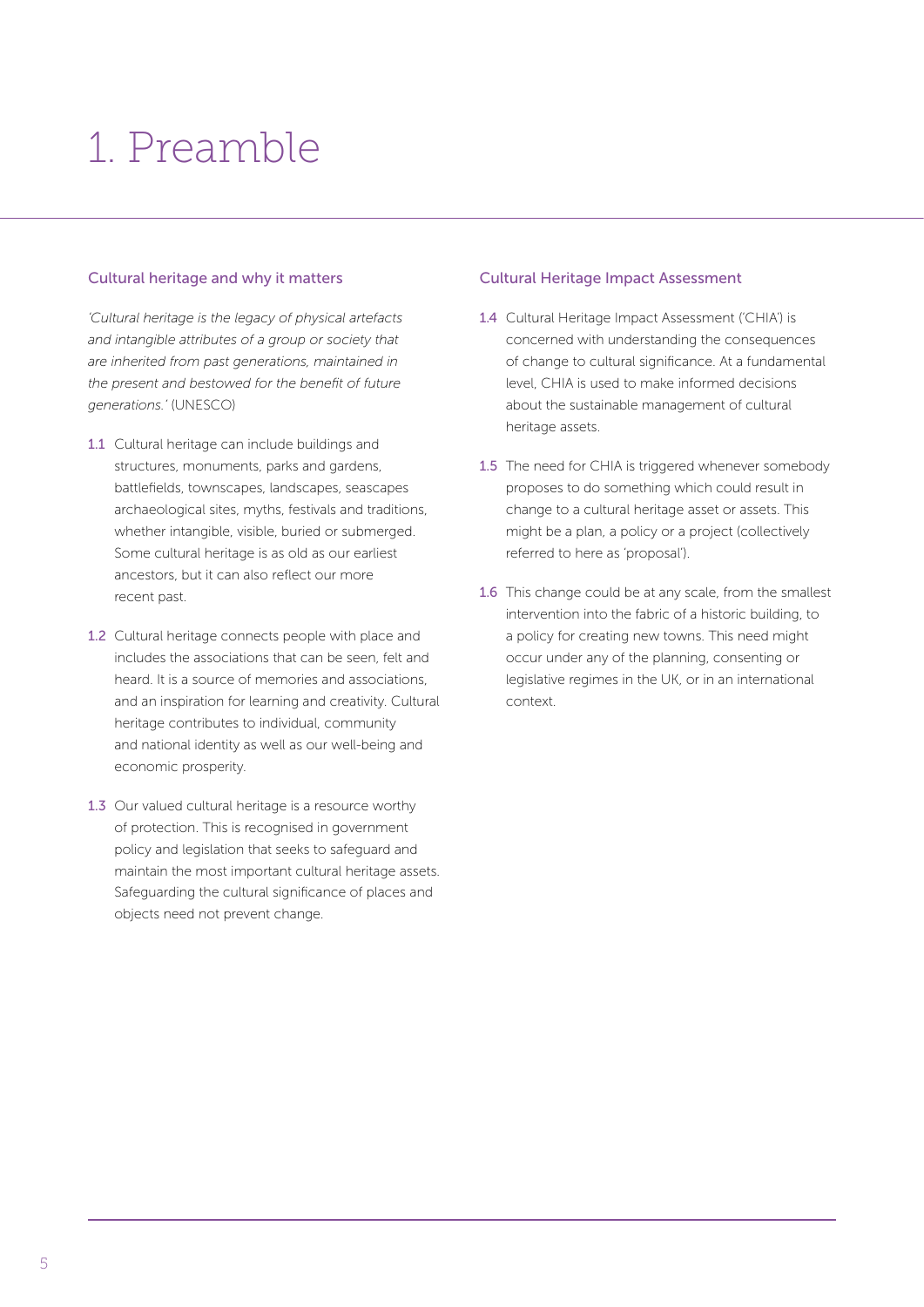#### This document

- 1.7 This document provides quidance for cultural heritage practitioners in regard to the principles of CHIA. These are:
	- A. understanding cultural heritage assets; and
	- B. evaluating the consequences of change.
- 1.8 Understanding cultural heritage assets distinguishes between describing the asset (what it is and what is known about it); ascribing cultural significance (a description of what is valued about it); and attributing importance (a scaled measure of the degree to which the cultural significance of that asset should be protected).
- 1.9 Evaluating the consequences of change also distinguishes between three separate analytical stages: understanding change (a factual statement of how a proposal would change a cultural heritage asset or its setting, including how it is experienced); assessing impact (a scaled measure of the degree to which any change would impact on cultural significance) and weighting the effect (the measure that brings together the magnitude of the impact and the cultural heritage asset's importance).
- 1.10 This document sets out a language and framework for understanding and assessing the effects of a proposal on cultural significance. This document does not seek to offer prescriptive methodological guidance on CHIA. Given the breadth of what can be regarded as cultural heritage assets and the diversity of potential change that could come about from a range of different proposals, there is no 'one size fits all' methodology to CHIA. No glossary of terms is offered either; the array of often subtly different terminology adopted across the UK, much of it already embedded in policy and guidance, would not allow for a concise or useful lexicon.
- 1.11 It is expected that the principles of CHIA set out in this document will be adopted by all relevant stakeholders. Furthermore, it is anticipated that new policies, plans and projects will be drafted with an understanding of these principles at their core.
- 1.12 The document also offers supporting direction ('good practice') on achieving the best outcomes for a proposal. The good practice set out below is not unique to CHIAs and could apply to any environmental or social topic matter.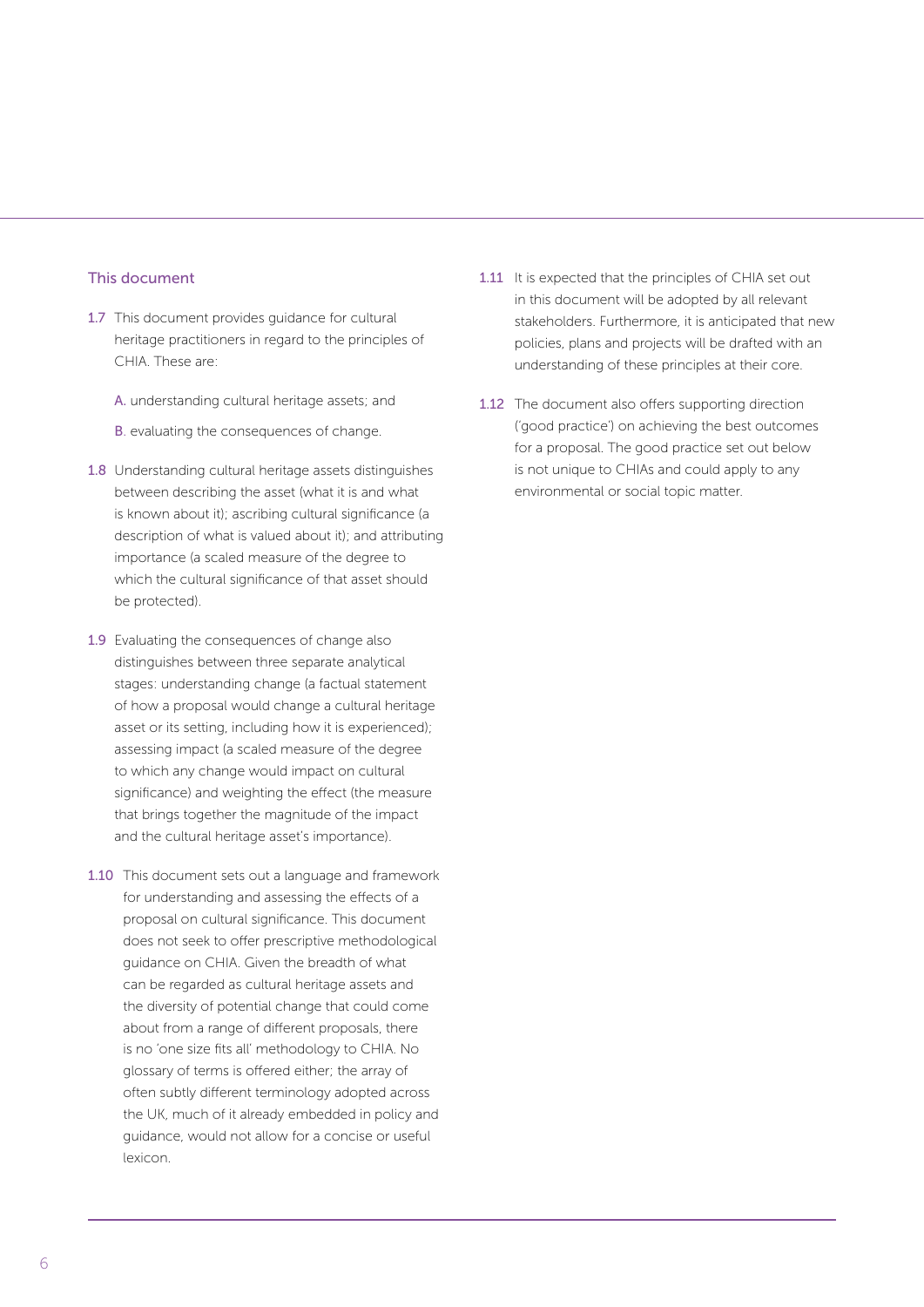## 2. The Principles of Cultural Heritage Impact Assessment

### A. UNDERSTANDING CULTURAL HERITAGE ASSETS

#### Introduction

- A.1 The basis for any CHIA is an understanding of the cultural heritage assets that might be affected by a proposal. Policy and guidance throughout the UK currently emphasise the need to understand the cultural significance of a cultural heritage asset. This emphasis reflects the fact that the primary purpose of policy is to preserve cultural significance (rather than the asset and its setting per se). CHIA therefore needs to predict impacts on cultural significance and the starting point for this is an understanding of the cultural significance of each affected asset.
- A.2 The process of gaining this understanding is split into three stages:
	- Description: Research and investigations leading to a factual statement that establishes the nature of the asset.
	- Cultural significance: Analysis of what is valued about the asset, leading to a statement of cultural significance.
	- Importance: A conclusion regarding the level of protection that the asset merits in planning policy and cultural heritage legislation.
- A.3 All three stages are necessary and clarity regarding the purpose of each stage will greatly assist in the process of understanding cultural heritage assets. Whilst the sequence of these three stages is important, an understanding of the cultural heritage asset is likely to be an iterative process which regularly reappraises the consequential impact on cultural significance as a proposal evolves or as more evidence emerges from research and investigations.

#### Describing the asset

- A.4 It is self-evident that an understanding of cultural significance should be based on a description of the asset. However, there are two advantages in treating the description as a distinct initial stage in the process of understanding cultural heritage assets.
- A.5 Firstly, preparation of a description encourages the practitioner to collate existing information about the asset and, where this proves inadequate, consider the need to acquire additional information. For example, an asset may have only been recorded as a submerged wreck site on the seabed, leaving the survival and condition of the asset poorly defined. Alternatively, the surviving extent of original fabric in a heavily modified historic building may be poorly understood. Additional information will be gained in various ways including desk-based research and field investigations. Published guidance documents should direct and inform the undertaking of this research and investigations.
- A.6 The need to acquire additional information will depend on the nature of the proposal that is the subject of the CHIA. As described below, proportionality is key to the process; therefore, only information that is relevant to understanding how cultural significance might be affected by the proposal need be gathered.
- A.7 The second advantage in recognising a separate description stage is that it should ensure that the analysis of cultural significance, which follows, actually articulates the key cultural heritage values that are recognised in the asset and is not simply a description of all of the components of that asset.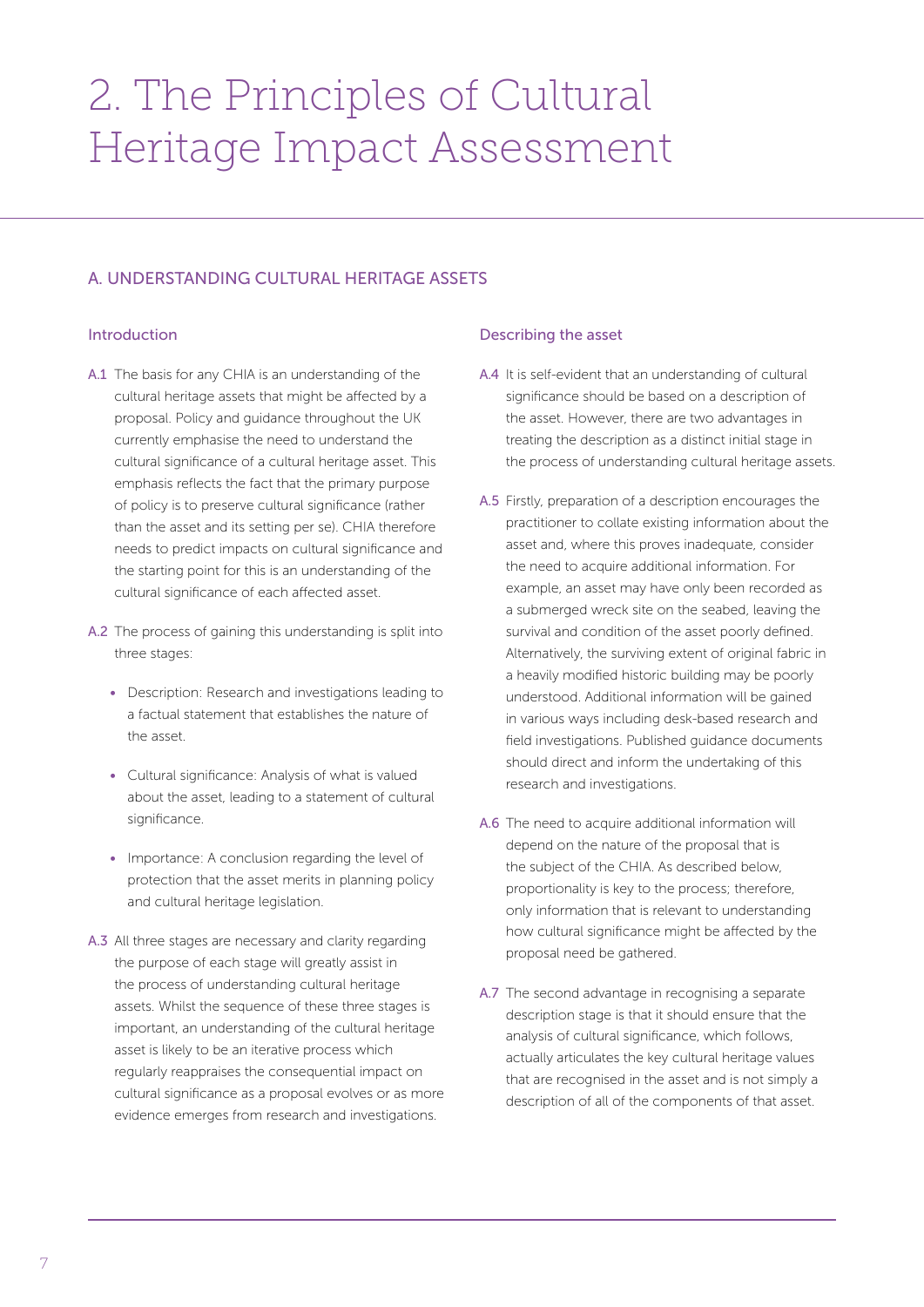A.8 The product of this stage in the understanding of a cultural heritage asset could vary from a single paragraph of text supported by a simple location plan, up to extended and detailed descriptions with complex illustrations and appendices of supporting documentation. Again, the issue is proportionality and a collaborative approach to the CHIA (in this instance engaging the decision-maker and relevant consultees in agreeing the scope) will lead to more successful outcomes.

#### Ascribing cultural significance

- A.9 Cultural significance is the sum of the values that we, as a society, recognise in a cultural heritage asset and thus seek to protect or enhance for future generations. As noted above, understanding cultural significance should not be confused with a description of the cultural heritage asset which, however detailed, does not articulate what is valued about it.
- A.10 Cultural significance does not have a scale associated with it and it is therefore not appropriate to refer to 'low' or 'high' cultural significance for example. This scaling is addressed through the separate consideration of the cultural heritage asset's importance (see below). Cultural significance is not directly related to designation status nor is it defined in law, although the reasons for designation may articulate aspects of cultural significance. See below for further discussion on this matter and the way in which importance and designation are related.
- A.11 There are differences in the vocabulary used in current policy and guidance that refer to the concept of cultural significance. However, at the root of them all is a common emphasis on the need to understand cultural significance before preparing a detailed proposal for change. The logic behind this position is clear: an understanding of what is valued about a cultural heritage asset can be used to inform the design of any proposal that might affect it. This should lead to the minimising of any adverse impacts on cultural significance and the identification of any opportunities for enhancement.
- A.12 Current UK guidance recommends that cultural significance is treated as an inclusive concept covering a wide variety of values. A variety of guidance documents offer different classifications that express the breadth of these values. These include but are not limited to aesthetic, historic, scientific, social or spiritual values. In some cases, it can be difficult to assign values to particular categories within these classifications; however, they should not be treated as rigid frameworks and their primary purpose is to encourage the recognition of all values attaching to a cultural heritage asset.
- A.13 Although cultural significance will be embodied in the physical components of a cultural heritage asset, it may also be derived from remote and less tangible characteristics. These could comprise, but are not limited to: former or current use, associations, meanings, records, related places and the character, appearance and historical development of its setting, together with related objects within its setting. A critical element of understanding cultural significance relates to how the cultural heritage asset is experienced.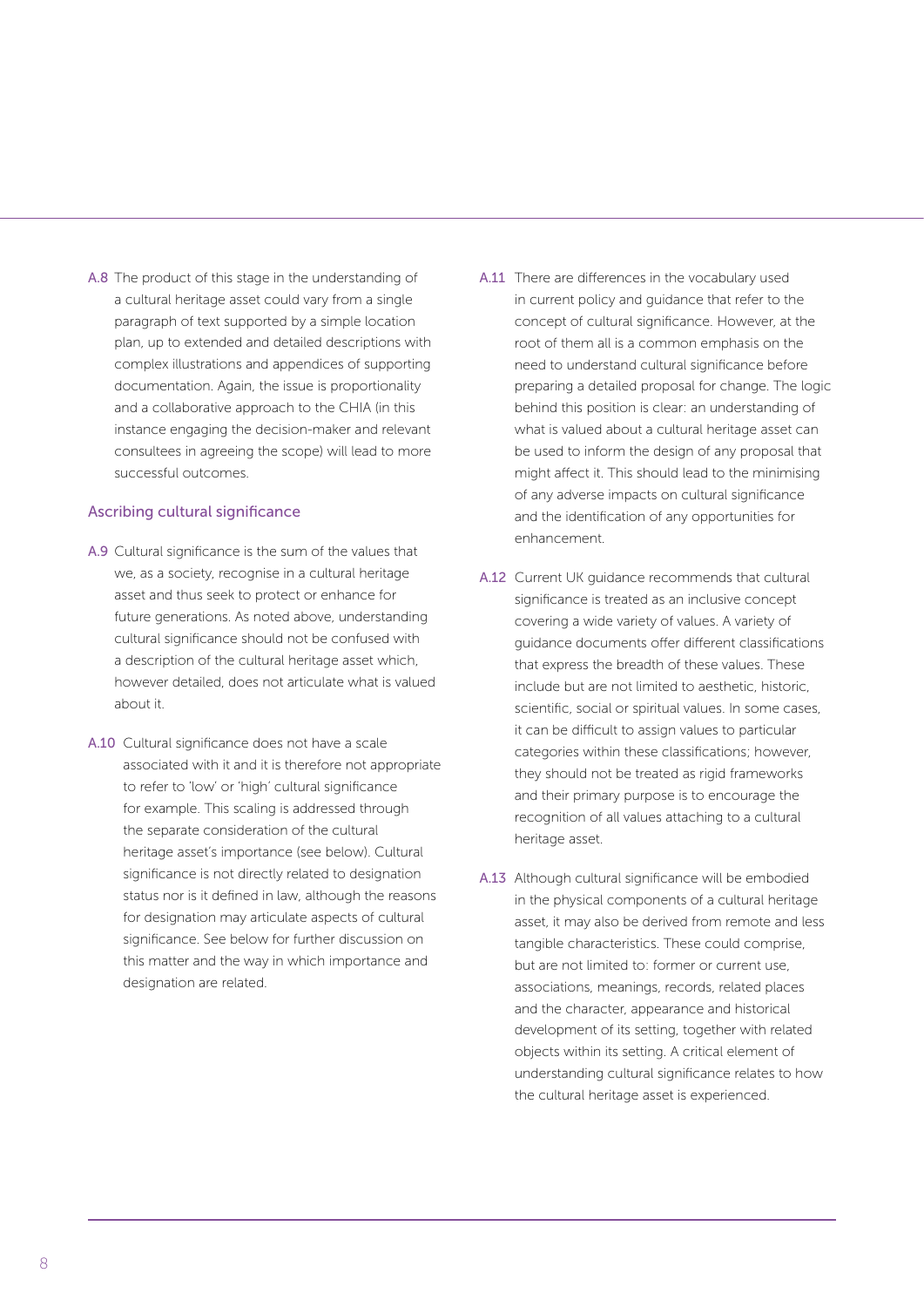- A.14 There may be a need to recognise that organisations, groups of people or individuals can assign different values to the same cultural heritage asset; this is particularly relevant with aesthetic and spiritual values. They may also be contradictory in terms of agreeing what constitutes an appropriate outcome for the cultural heritage asset. In some cases, different values may present a conflict regarding potential beneficial outcomes; such as when retaining a building's original use threatens the condition or survival of the fabric. For assets where these issues arise, it will be necessary to consult more widely with interested parties to ensure that the values are fully captured and understood.
- A.15 Analysis of cultural significance should lead to a written statement that defines the values attached to a cultural heritage asset. The length of the statement will be guided by the complexity of the values that need to be explained but clarity of meaning is more likely to be achieved from a brief and well-structured presentation.

#### Attributing importance

- A.16 The importance of a cultural heritage asset is a measure of the degree to which cultural significance of that asset is sought to be protected through, for example, legislation and planning policy. Determining the importance of a cultural heritage asset is a key component in the CHIA process as it will influence the way in which decisions are made during the development of a proposal as well as the weight to be given it by the decision-maker.
- A.17 Importance is scaled (unlike cultural significance) and requires the competent practitioner to make a judgement regarding the merits of different cultural heritage assets. It is therefore appropriate to refer to 'high', 'medium' or 'low' importance or any other simple scale that offers a form of gradation.
- A.18 It is critical to recognise that not all of the component parts of the cultural heritage asset will be worthy of attributing importance. It is perfectly sensible to state that an asset is of 'high importance' followed by a qualification referring to the specific component elements that possess cultural significance. For instance, the special architectural or historic interest of a Listed Building will often form the main part of, but not necessarily all, of its overall cultural significance.
- A.19 Designation of a cultural heritage asset is one obvious way in which importance is recognised; more often designation is the acknowledgement that the cultural heritage asset is of the highest importance. However, many cultural heritage assets that are likely to be affected by a proposal will not be designated. Therefore, it will be up to the practitioner to make an informed judgement on the level of importance to be ascribed. Where possible, the importance should be articulated within a single sentence or two.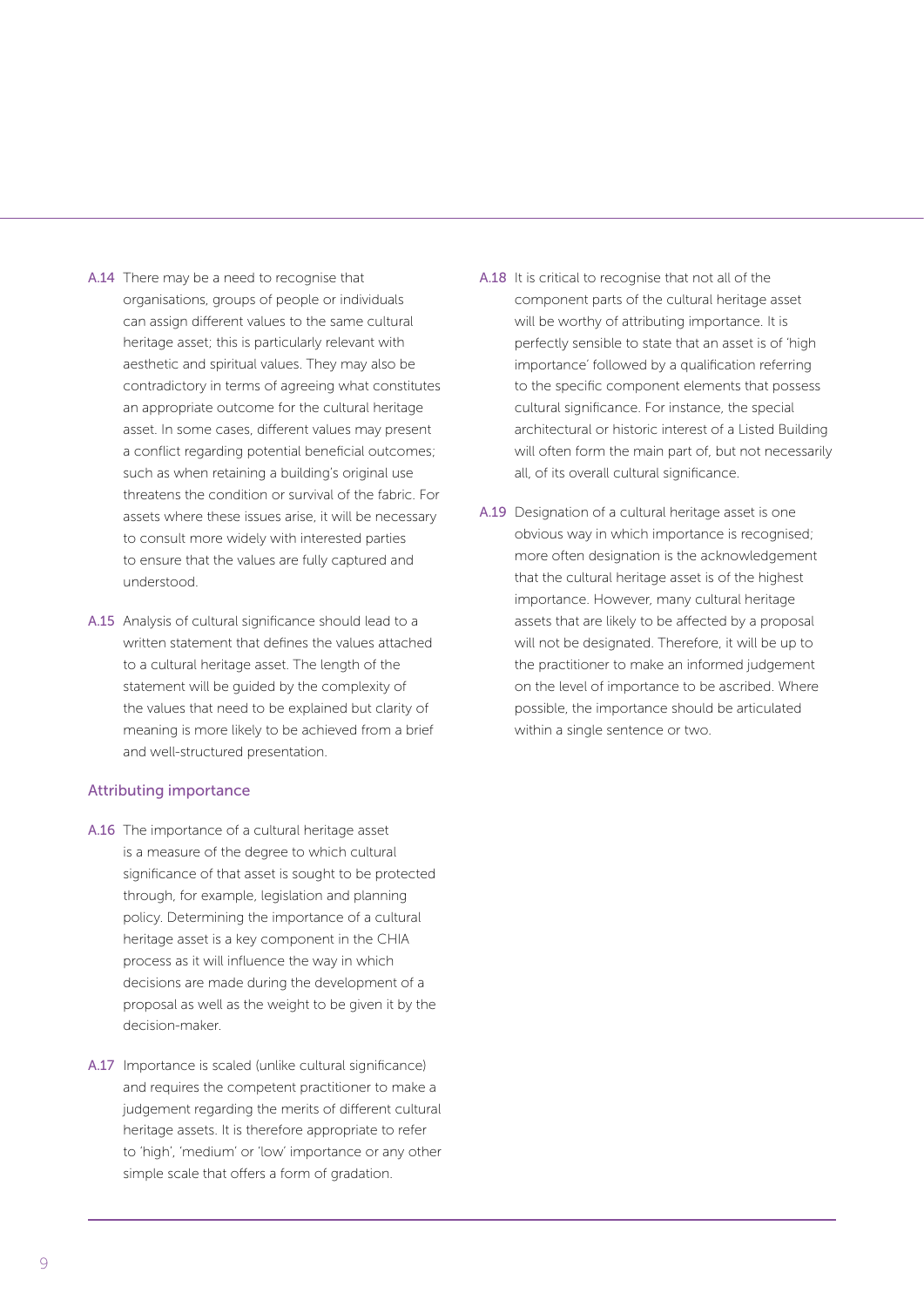### B. EVALUATING THE CONSEQUENCES OF CHANGE

#### Introduction

- **B.1** Evaluating the consequences of change is critical to the impact assessment and subsequent decision-making with regard to a proposal. Indeed, it is central to the proper protection of our cultural heritage. Having understood cultural significance, the next step is to understand the proposed change(s) and the impact they would have on cultural significance.
- B.2 The consequences of change in this context have to be assessed on a case-by-case basis as very few cultural heritage assets are the same as each other. It is not something that can be determined by a formula but instead requires understanding of the cultural significance of each cultural heritage asset. Differing cultural significance could lead to the same proposed change having a negligible adverse impact on a particular cultural heritage asset but a large adverse impact on another.
- **B.3** The process of evaluating the consequences of change falls into three stages:
	- Understanding change: A factual statement of how a proposal would change a cultural heritage asset or its setting (including how it is experienced).
	- Assessing impact: An assessment of the degree to which any change would impact cultural significance.
	- Weighting the effect: A conclusion regarding whether an impact matters, reflecting the importance of the affected cultural heritage asset.

#### Understanding change

- B.4 Change is both the act and the result of making something different from how it was before, whether directly or indirectly, temporarily or permanently, reversibly or irreversibly. In the context of a CHIA, change to a cultural heritage asset or its setting should be explained in a factual description of all aspects of the proposal(s) including physical change to the fabric, visual appearance, use and duration. Change may or may not lead to an impact to cultural significance.
- B.5 The practitioner will need to consider whether there might be consequential change that has come about as a result of, for instance, attempts to mitigate other environmental impacts.
- B.6 Much like the description of the cultural heritage asset itself, the description of the change may be a concise affair or may require greater detail for a larger, more complex proposal.

#### Assessing impact

B.7 An impact is a change in a cultural heritage asset or the experience of an asset in its setting that affects its cultural significance. This impact could be a positive or negative outcome. It is not a measure of the reach or extent of the proposal. Therefore, it is essential that the CHIA presents an understanding of how the proposed change relates to cultural significance and not the cultural heritage asset in its entirety.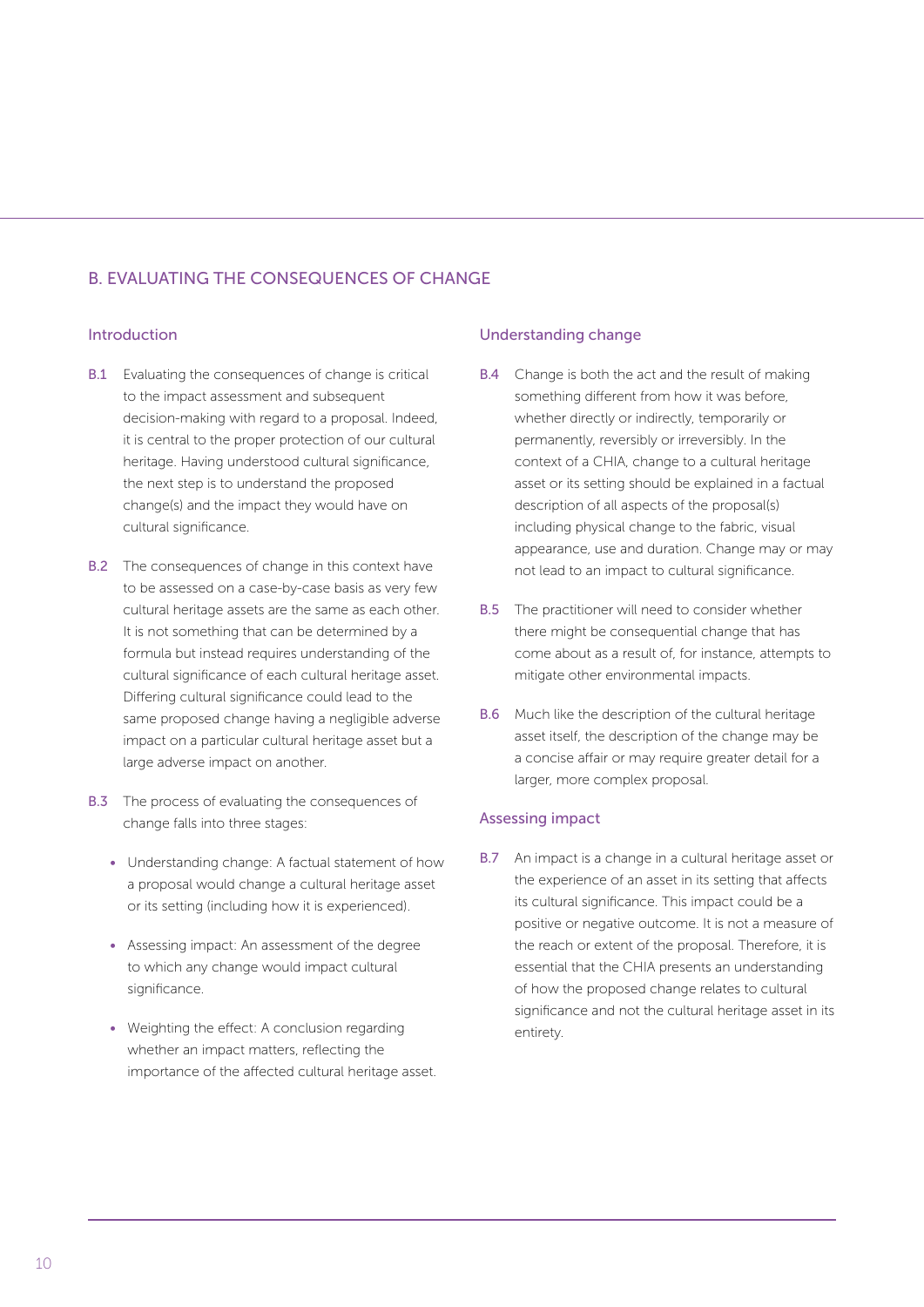- B.8 At its most obvious, adverse impact on cultural significance can come from total or partial loss of a cultural heritage asset through alteration or destruction. Also, it can be the result of change within the setting of a cultural heritage asset that prevents an aspect of cultural significance from being experienced, impact on the character and appearance of the setting, or the alteration of soil chemistry such that important buried archaeological remains deteriorate. Equally, change within a setting can have a beneficial impact.
- B.9 The magnitude of the impact on cultural significance needs to be assessed. A distinction needs to be drawn as to whether the change will result in only a 'small' impact on, say, just one component of cultural significance or whether the change would have a greater impact on the totality of cultural significance. The terms 'large', 'medium' or 'small' are acceptable or any other simple scale that offers a form of gradation easily articulated in a written report.

#### Weighting the effect

- B.10 The effect is the measure that brings together the magnitude of the impact and the cultural heritage asset's importance. This is a critical stage of the assessment process as this determines the weight that should be given to the matter in either influencing the design of the proposal or, ultimately, in the test as to whether the proposal will be acceptable and permitted.
- **B.11** Although this is a critical stage of the process, it is not an overly complex undertaking. The previous stages of the assessment will have drawn out the narrative regarding the importance of a cultural heritage asset, its cultural significance, and how the proposal will impact upon this. Therefore, this final stage could be reported within a few concise sentences.
- B.12 In relative terms, impacts on the cultural significance of assets of higher importance will be given greater weight than those of lower importance. For instance, a proposal that results in the total loss (i.e. the largest magnitude of adverse impact) of a cultural heritage asset of low importance would be an effect that should be given considerably less weight by the decisionmaker than the total loss of an asset of high importance.
- B.13 A simple graded scale of effects should be defined and applied (as recommended for impact magnitude, above). However, decisions regarding the acceptability of a proposal will often require the effect to also be articulated within the parameters of the relevant legislative or policy tests that use their own specific language and terminology. For instance, in Environmental Impact Assessment ('EIA') an impact can result in significant or nonsignificant effects.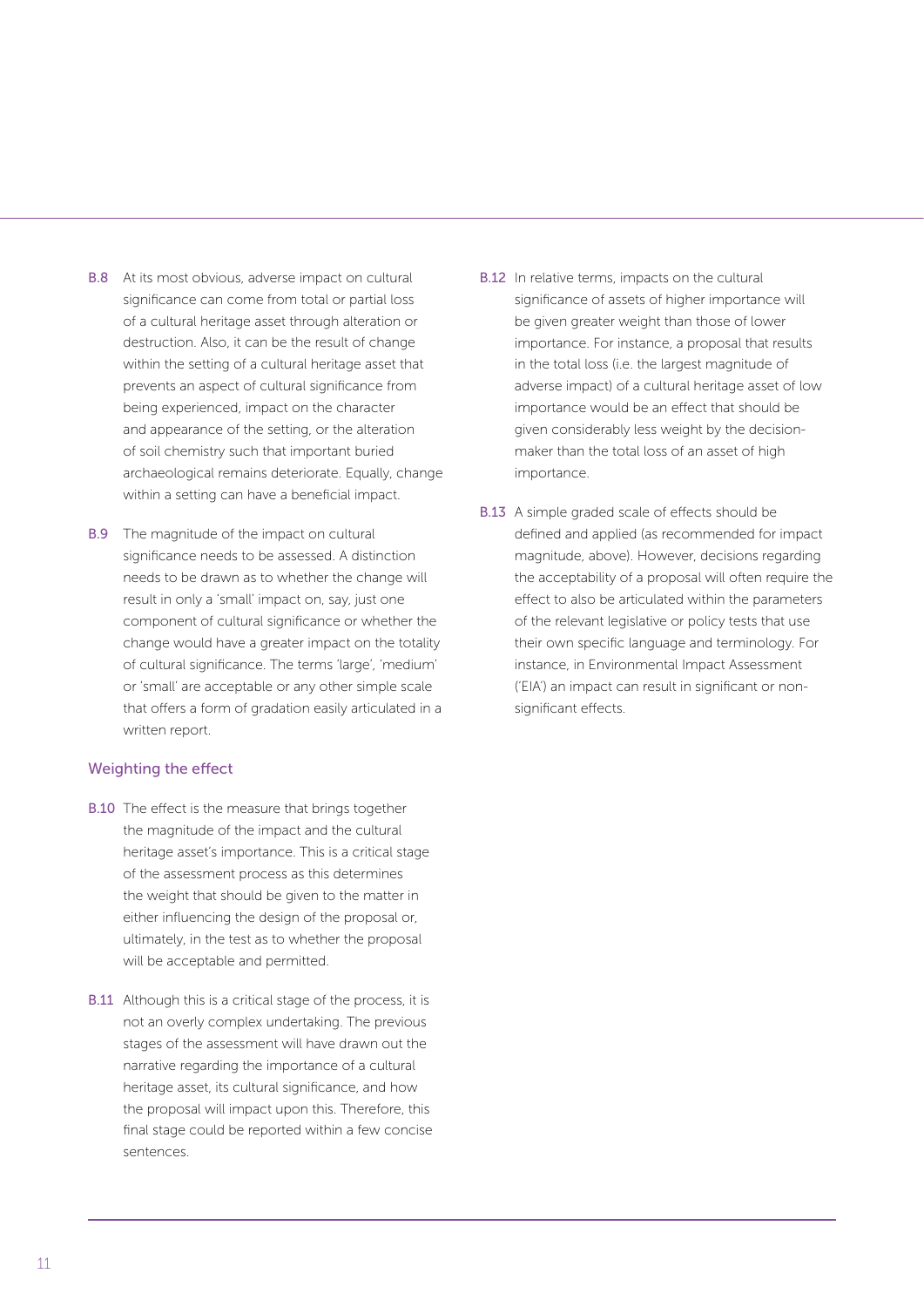### 3. Good Practice

#### Competent practitioners

- 3.1 CHIA should be fit-for-purpose and should be an informed and impartial assessment based upon specialist knowledge and relevant competence. One individual may not have the required expertise in all aspects of CHIA. A complex proposal that could bring about change to a variety of different cultural heritage assets may require a team with a range of skills. Also, given the role of CHIA throughout a proposal's lifecycle, the competencies required, and therefore the practitioners involved, may shift as the proposal evolves.
- 3.2 A practitioner carrying out a CHIA needs to be confident they can:
	- understand the legislative, consenting, policy and planning context within which the proposal is to be assessed and implemented;
	- understand the cultural heritage asset, its setting, cultural significance and importance;
	- understand the proposal for change and the way in which these could impact cultural significance; and
	- identify if there are alternative ways of achieving the objectives of the proposal that could avoid or minimise adverse impacts.
- 3.3 Therefore, because of the potential complexity of CHIA, it is recommended that those commissioning or specifying such work ensure it is undertaken by a professionally accredited practitioner or practitioners. Those charged with appointing practitioners can consult professional bodies and organisations for advice. Individuals accredited by professional bodies have been through a rigorous peer-review assessment to ascertain their professional and ethical competence. Accredited individuals will have made a commitment to abide by the relevant professional institute's code of conduct; to follow relevant

standards and guidance documents; they commit to working within their professional competence; and they maintain expertise through Continuing Professional Development.

### Undertaking a proportionate assessment and communicating the results

- 3.4 The CHIA process should be proportionate to the importance of the cultural heritage assets being assessed. It should recognise the scale of the proposal and the potential magnitude of the impact.
- 3.5 The output of the CHIA needs to satisfy the decisionmaker that the relevant cultural heritage assets have been adequately and robustly assessed.
- 3.6 Therefore, at a minimum, the scope of the CHIA should be agreed with the decision-maker at the outset of the work. In most circumstances, there will be value in consulting with cultural heritage stakeholders and advisors at local planning authorities, national heritage agencies, specialist interest groups and members of the public. Added value often comes from engaging with these stakeholders throughout the CHIA process.
- 3.7 The results of the CHIA should be clearly presented and focused for the target audience, the decisionmaker. However, it is important that the language used does not make the subject inaccessible to all but specialists.
- 3.8 There is no prescribed format for the output of CHIA; however, the three stages within each of the two principles (above) provide a framework for a written report. This should be tailored to meet any requirements of the consenting regime (geographical and legislative) to which the proposal applies.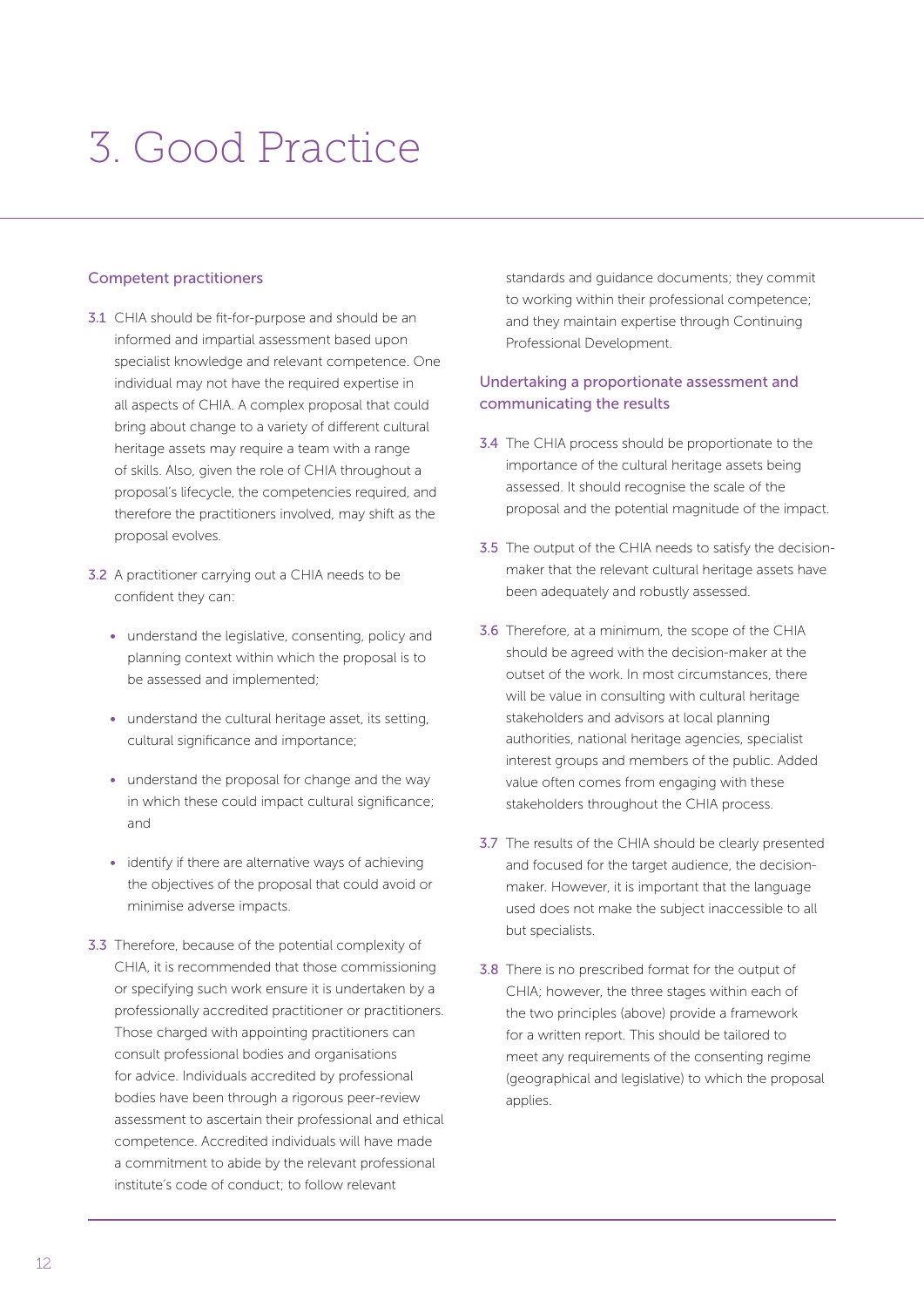#### Informing design and the iterative process

- 3.9 CHIA plays a key role in influencing the degree to which a proposal conserves and enhances cultural heritage assets and improves the outcomes of the proposal. Therefore, the best outcome will come from engaging a competent practitioner early in the development of the proposal.
- 3.10 The benefit of the iterative nature of the CHIA process is established in the principles above. However, in summary, the understanding of cultural significance will directly feed into the development of the proposal so that the effect can be recognised and, if necessary, the proposal modified to avoid or minimise adverse effects and, if possible, enhance the cultural significance or the way in which it is experienced.
- 3.11 A potential outcome of the CHIA process is that a proposal is halted or withdrawn if the effect is judged to be unlikely to be acceptable. However, more often though, the process will positively influence the final proposal so that the consequences of change have the least possible adverse impact and the maximum possible public benefit.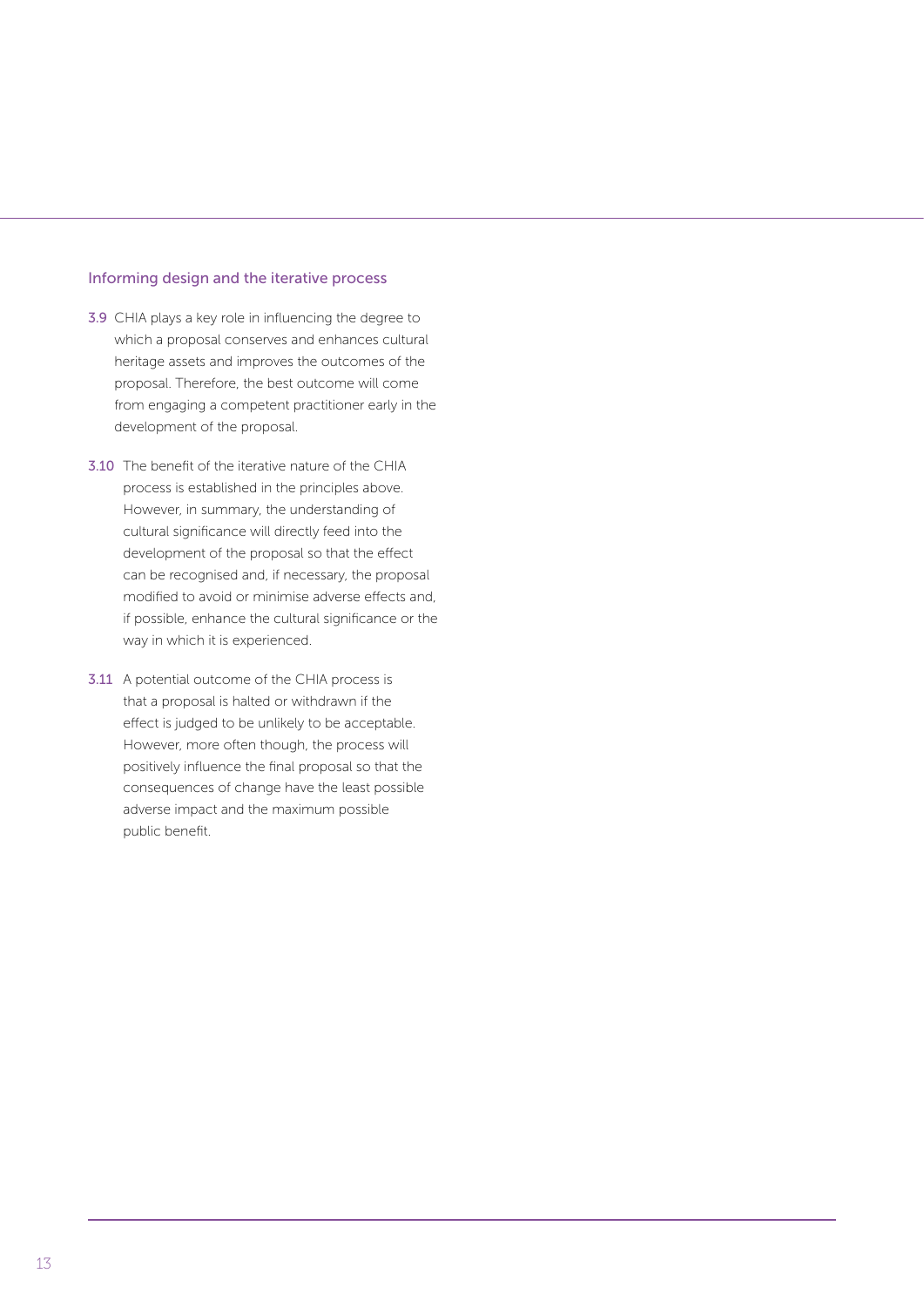### 4. Summary

- 4.1 This document sets out the Principles of Cultural Heritage Impact Assessment (CHIA) and some good practice to support this.
- 4.2 CHIA is concerned with understanding the consequences of change to cultural significance. At a fundamental level, CHIA is used to make informed decisions about the sustainable management of cultural heritage assets.
- 4.3 The two principles of CHIA and the six analytical stages from which they are formed are:
	- A. Understanding cultural heritage assets:
	- 1. describing the asset;
	- 2. ascribing cultural significance; and
	- 3. attributing importance.
	- B. Evaluating the consequences of change:
	- 1. understanding change;
	- 2. assessing impact; and
	- 3. weighting the effect.
- 4.4 This document does not seek to offer prescriptive methodological guidance on CHIA. However, this document sets out a new language and framework for all practitioners to adopt when assessing the effects of a proposal on cultural significance.
- 4.5 The good practice is directed towards the need for a competent individual or team of competent practitioners to undertake the CHIA; the need for a proportionate and effectively communicated CHIA; and the value of CHIA in informing design.
- 4.6 The diagram that follows here brings together the principles and good practice into a recognisable work flow common to CHIA.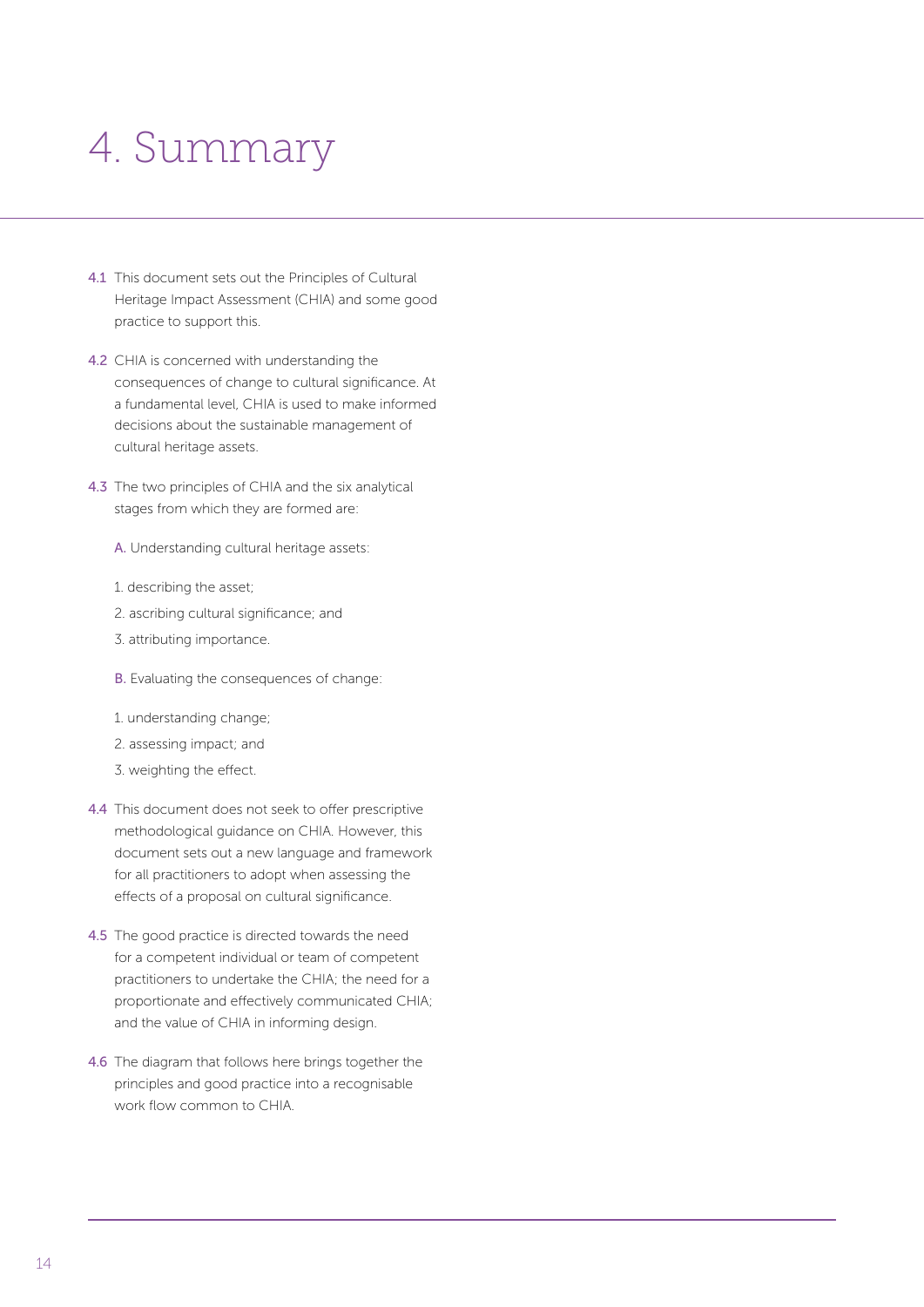